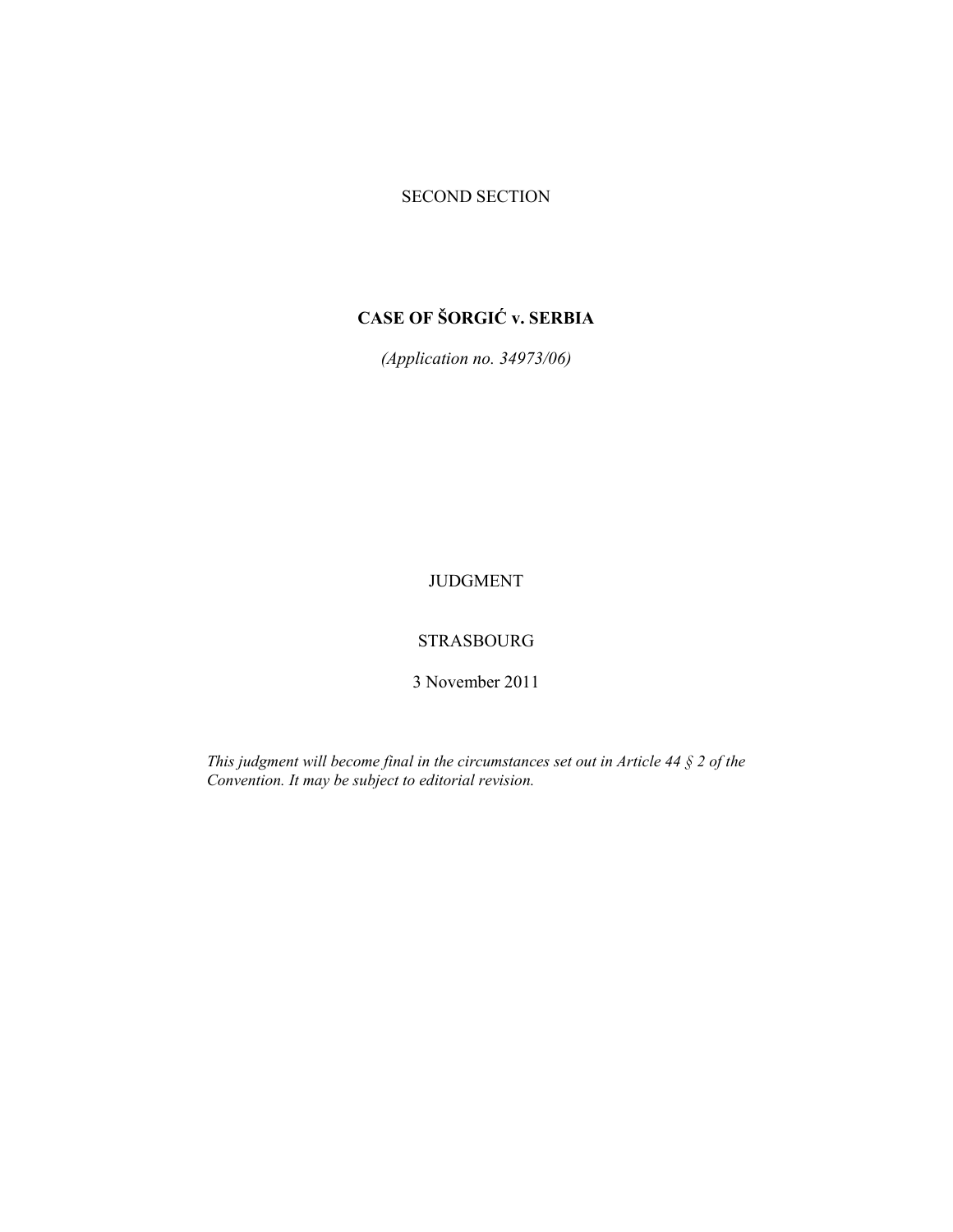

# **EUROPEAN COURT OF HUMAN RIGHTS COUR EUROPÉENNE DES DROITS DE L'HOMME**

**In the case of Šorgić v. Serbia,** 

The European Court of Human Rights (Second Section), sitting as a Chamber composed of:

 Françoise Tulkens, *President,*  David Thór Björgvinsson, Dragoljub Popović, András Sajó, Işıl Karakaş, Guido Raimondi, Paulo Pinto de Albuquerque, *judges,* and Stanley Naismith, *Section Registrar,* Having deliberated in private on 11 October 2011,

Delivers the following judgment, which was adopted on that date:

## PROCEDURE

1. The case originated in an application (no. 34973/06) against Serbia lodged with the Court under Article 34 of the Convention for the Protection of Human Rights and Fundamental Freedoms ("the Convention") by a Serbian national, Mr Sava Šorgić ("the applicant"), on 27 July 2006.

2. The applicant was represented by Mr M. Bjegović, a lawyer practising in Belgrade. The Serbian Government ("the Government") were represented by their Agent, Mr S. Carić.

3. The applicant complained under Articles 6 § 1 and 13 of the Convention about the length of the inheritance proceedings, as well as the composition of the courts in the parallel civil suit brought in 2000.

4. On 23 March 2010 the President of the Second Section decided to give notice of the application to the Government. It was also decided to rule on the admissibility and merits of the application at the same time (former Article 29 § 3).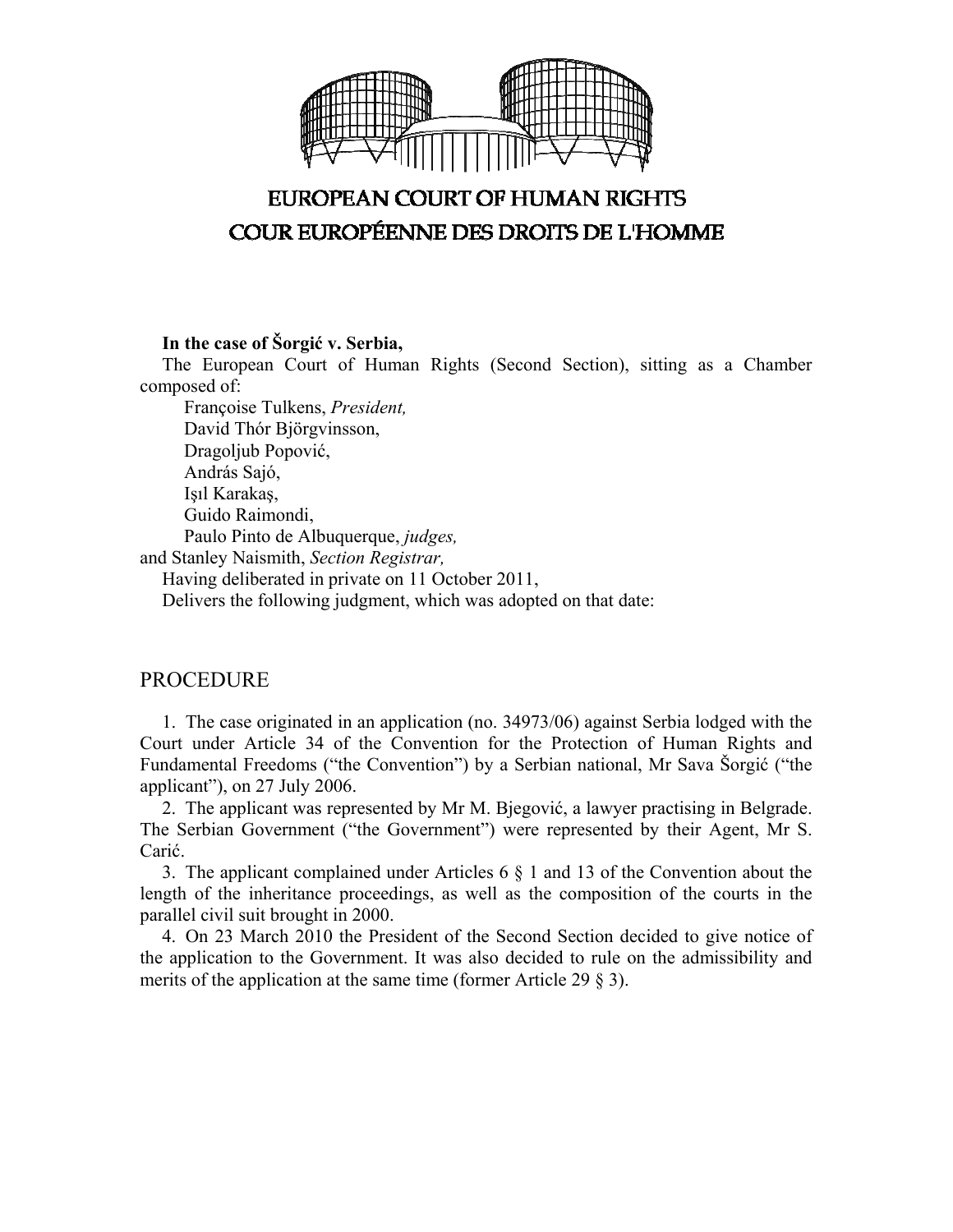## THE FACTS

#### I. THE CIRCUMSTANCES OF THE CASE

5. The applicant was born in 1962 and lives in Sopot, Serbia.

6. The relevant facts of the case, as submitted by the parties, may be summarised as follows.

#### **A. The inheritance proceedings**

7. On 22 May 1995 an inheritance-related case (*ostavinski postupak*) was instituted before the Fifth Municipal Court in Belgrade. The applicant was only one of the parties formally involved.

8. On 14 June 1995 the Fifth Municipal Court suspended the proceedings since one of the heirs had contested the validity of a life-long support contract (*ugovor o doživotnom izdržavanju*) concerning the deceased's flat. The inheritance proceedings were to be resumed once this issue had been resolved in a separate civil suit.

9. The deceased's wife subsequently brought a number of cases against the applicant, the deceased's son, who had concluded the said life-long support contract with his father (see paragraphs 15-33 below).

10. On 14 June 2000 and in view of the judgment adopted on 2 March 1999 (see paragraphs 15-17 below), the applicant requested that the inheritance proceedings be terminated given that there remained no estate to be divided between the heirs.

11. On 15 April 2010 and in view of the decisions adopted on 13 August 2001 and 20 April 2006 (see paragraphs 19, 20 and 25 below), the deceased's wife requested that the inheritance proceedings be continued.

12. The applicant apparently opposed this motion, stating that the relevant parallel proceedings were still pending (see paragraphs 18-33 below).

13. On 7 September 2010 the inheritance proceedings resumed, but the hearing of the same date was adjourned due to the failure of the deceased's wife to appear before the court.

14. The next hearing was scheduled for 21 February 2011. This hearing, however, was also adjourned, this time in order for the court to obtain additional information about the estate. The applicant, it seems, did not appear at this hearing.

#### **B. The parallel civil proceedings**

#### *1. The first set of proceedings*

15. On 20 September 1995 the deceased's wife filed a claim against the applicant with the Fifth Municipal Court. She sought that the life-long support contract be declared fictitious (*fiktivan*).

16. On 2 March 1999 the Fifth Municipal Court ruled against the plaintiff, partly based on the "inadequately" specified cause of action.

17. Having been upheld on appeal, by 25 January 2000 this judgment became final.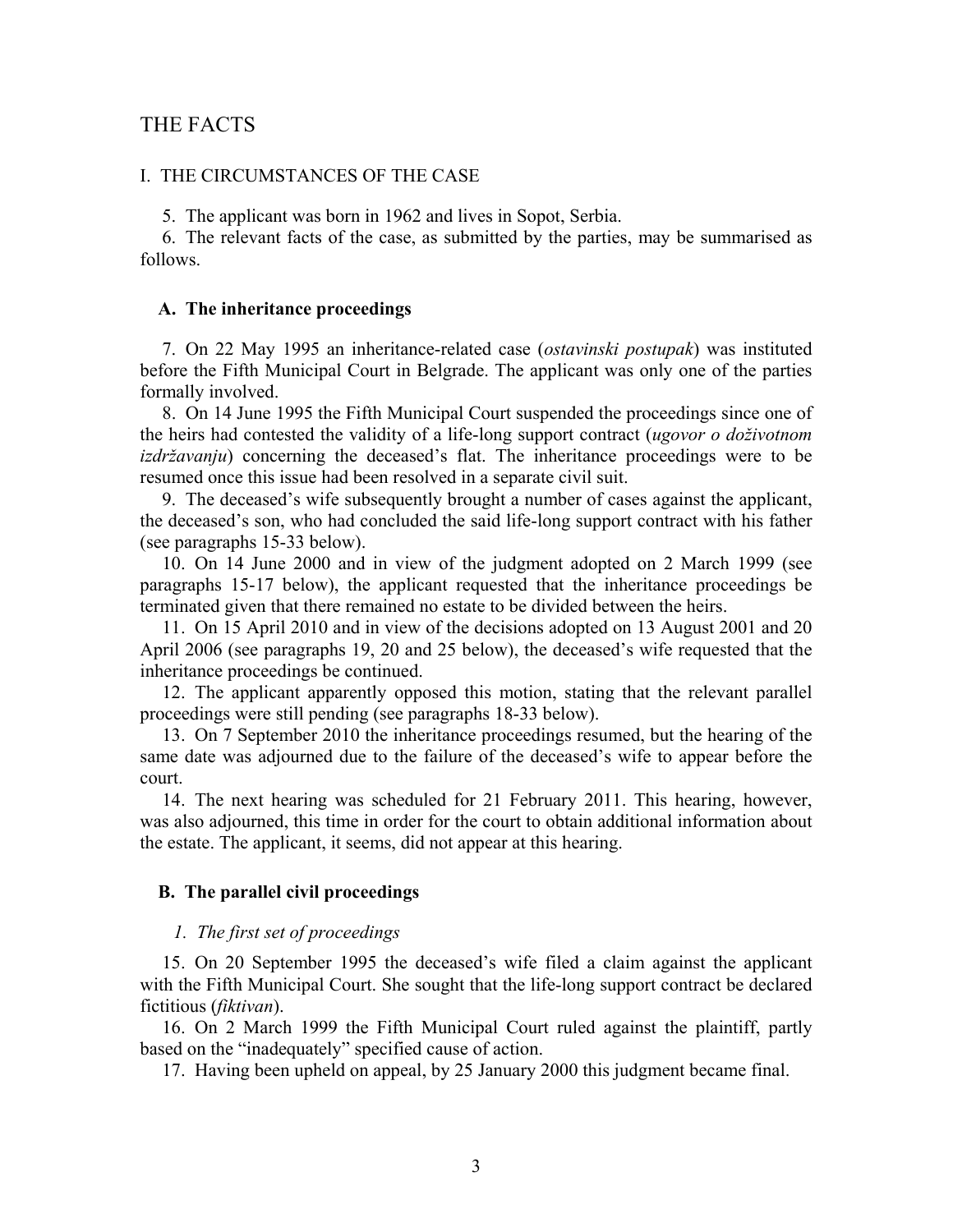#### *2. The second set of proceedings*

18. On 15 August 2000 the deceased's wife brought another claim against the applicant before the Fifth Municipal Court. She outlined the relevant facts and sought that the life-long support contract be partly annulled (*poništen*) and partly cancelled (*raskinut*).

19. On 25 December 2000 the Fifth Municipal Court adopted a partial judgement against the applicant (*doneo delimičnu presudu*). In so doing, it stated that one half of a disputed flat belonged to the plaintiff as the deceased's spouse, and that the corresponding part of the life-long support contract was therefore to be deemed null and void. The presiding judge in the case was judge B.

20. On 13 August 2001 the District Court in Belgrade confirmed this judgment on appeal and it thereby became final. The appeal bench included judge D.

21. On 17 June 2003 the Fifth Municipal Court cancelled the remainder of the above contract, noting that the applicant had not been fulfilling his contractual obligations properly.

22. On 24 March 2004 the District Court in Belgrade quashed this judgment in view of the incoherence between its operative provisions and its reasoning. It did not, however, offer any guidance in terms of the desired outcome of the plaintiff's remaining claim on its merits. The appeal bench included judges D and B.

23. On 21 January 2005 the Fifth Municipal Court again cancelled the remainder of the contract in question.

24. On 31 August 2005 the District Court in Belgrade confirmed this decision on appeal, and it thereby became final.

25. On 20 April 2006 the Supreme Court rejected the applicant's appeal on points of law (*revizija*), reasoning that the applicant had not been complying with his contractual obligations. The Supreme Court's bench included judge D.

26. On 12 July 2006 the applicant filed a request for the reopening of the above proceedings (*predlog za ponavljanje postupka*), which request, *inter alia*, referred to the unlawful composition of the courts on 24 March 2004 and 20 April 2006.

27. On 20 September 2006 the Fifth Municipal Court rejected the applicant's request as inadmissible (*odbacio predlog*), applying the Civil Procedure Act 2004 (see Article 422 at paragraph 44 below).

28. On 9 October 2006 the applicant filed a request for the protection of legality (*zahtev za zaštitu zakonitosti*) with the Supreme Court.

29. On 16 October 2006 the Fifth Municipal Court informed the applicant that his request for the protection of legality would not be considered until a final decision had been adopted in respect of his request for reopening.

30. On 2 July 2008 the District Court in Belgrade quashed the Fifth Municipal Court's decision of 20 September 2006 on appeal, noting that the applicable legislation was the Civil Procedure Act 1977 (see Articles 421.1 and 71.5 at paragraphs 40 and 36 below, in that order).

31. On 3 December 2008 the Fifth Municipal Court again rejected the applicant's request for reopening as inadmissible. In particular, it applied the Civil Procedure Act 2004 and noted, *inter alia*, that the said legislation, unlike the Civil Procedure Act 1977, did not provide for reopening in cases where the composition of the courts was not in accordance with the law.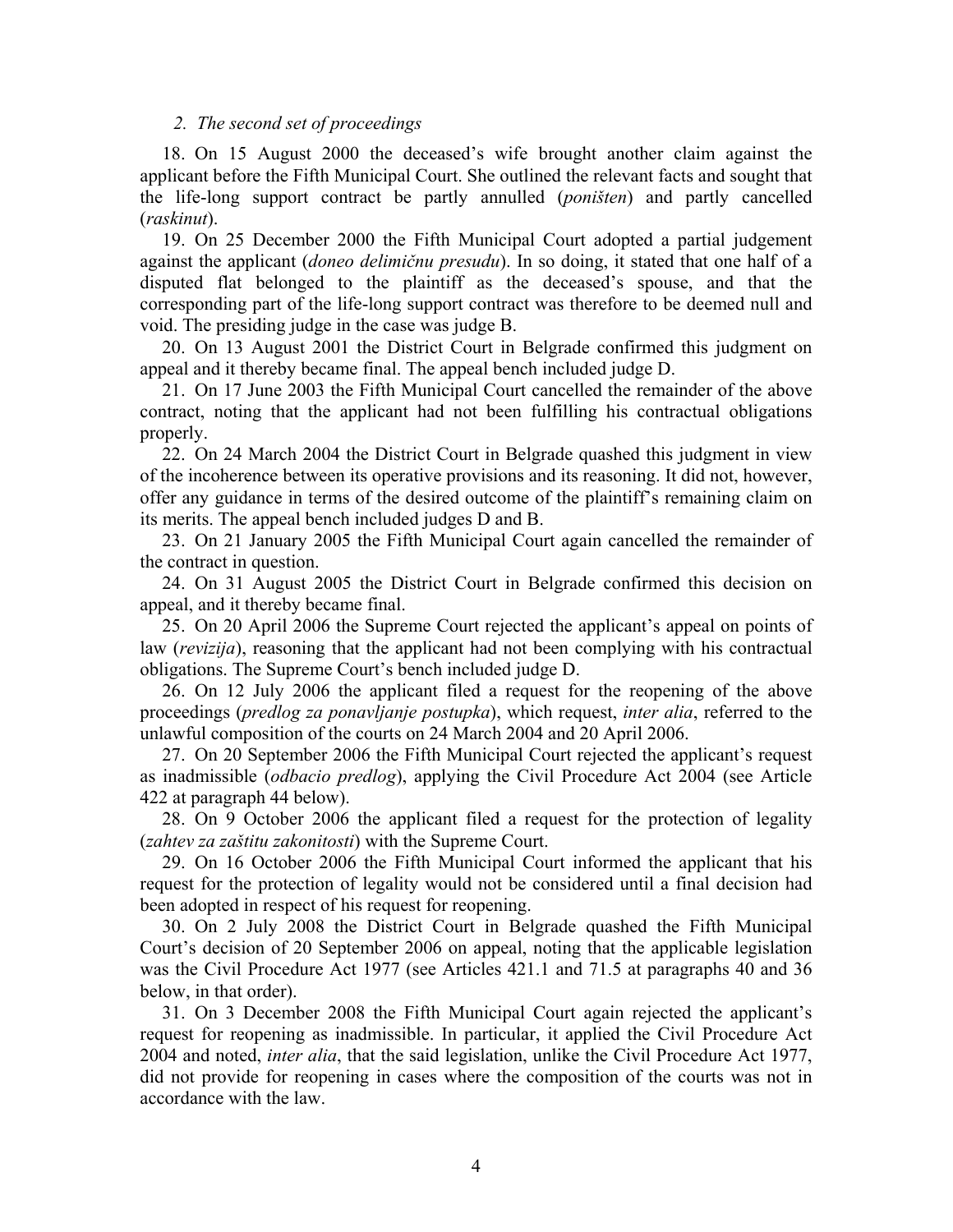32. On an unspecified date thereafter the applicant appealed against this decision.

33. On 28 April 2010 the High Court in Belgrade, now acting as the court of second instance in the former District Court's stead, quashed the impugned decision and ordered the court of first instance to re-examine the applicant's request. The High Court described the impugned decision's reasoning as incoherent, and reaffirmed that the applicable legislation was the Civil Procedure Act 1977.

#### **C. The proceedings before the Constitutional Court**

34. On 22 May 2008 the Constitutional Court rejected as inadmissible the applicant's appeal (*ustavna žalba*) lodged against the Fifth Municipal Court's, the District Court's and the Supreme Court's decisions of 21 January 2005, 31 August 2005 and 20 April 2006, respectively. In so doing, it explained that all were rendered prior to the adoption of the new Serbian Constitution in November 2006.

35. On an unspecified date the applicant apparently lodged a further constitutional appeal concerning the fairness and length of the proceedings initiated on the basis of his request for reopening.

#### II. RELEVANT DOMESTIC LAW AND PRACTICE

**A. The Civil Procedure Act 1977 (Zakon o parničnom postupku; published in the Official Gazette of the Socialist Federal Republic of Yugoslavia nos. 4/77, 36/77, 6/80, 36/80, 43/82, 72/82, 69/82, 58/84, 74/87, 57/89, 20/90, 27/90 and 35/91, as well as in the Official Gazette of the Federal Republic of Yugoslavia nos. 27/92, 31/93, 24/94, 12/98, 15/98 and 3/02)** 

36. Article 71.5 provides, *inter alia*, that a judge may not sit in a case where he or she has already taken part in its adjudication before a lower court.

37. Article 72 § 1 provides that as soon as a judge discovers this ground for recusal, he or she must cease dealing with the case and request the president of the court to appoint another judge in his or her stead.

38. Articles 354 § 2 (1) and 365 § 2, *inter alia*, list a breach of Article 71.5 as a ground for appeal which, even if not specifically relied on by the appellant, shall be taken into account by the appeals court *ex officio*.

39. Articles 382 § 1, 383 and 400 § 1 provide that parties to a case may file an appeal on points of law (*revizija*) with the Supreme Court. They may, however, only do so against a final judgment or decision resulting in the termination of a lawsuit at second instance. Articles 385  $\S$  1 (1) and 386 further specify that an appeal on points of law may be lodged if the composition of the lower courts was not in accordance with Article 71.5, but do not specify that this ground shall be taken into account by the Supreme Court *ex officio*.

40. Article 421.1, read in conjunction with Articles 427 and 428, provides that a case concluded by means of a final court decision shall be reopened, at the request of one of the parties, if Article 71.5 has not been complied with.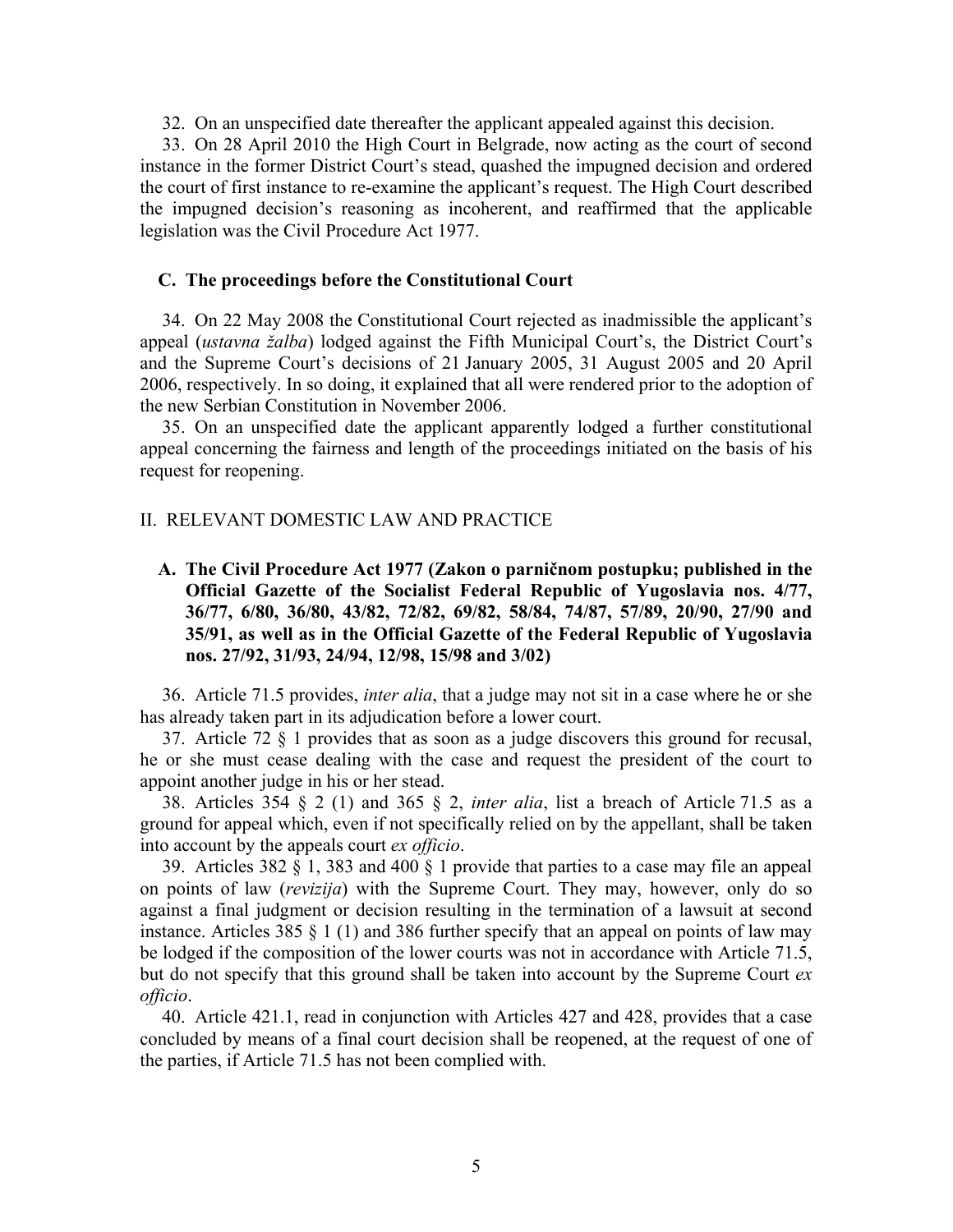## **B. Domestic case-law as regards the application of Article 71.5 of the Civil Procedure Act 1977**

41. In 1987 and 1995, respectively, the Federal Court clarified that under Article 71.5 a judge could only be excluded from deciding on a remedy lodged against the very decision in whose adoption he or she had already participated. This provision, however, does not preclude a judge from sitting in a case in any other situation, including where he or she had otherwise taken part in its adjudication before a lower court (Gzs. 50/87 and Gzs. 36/95).

### **C. The Civil Procedure Act 2004 (Zakon o parničnom postupku; published in Official Gazette of the Republic of Serbia – OG RS – no. 125/04)**

42. The substance of Articles 66 § 1 (6), 67 § 1, 361 § 2 (1), 372 § 2, 394 § 1, 396, 398 § 1 (1), 399 and 412 § 1 of the Civil Procedure Act 2004 essentially corresponds to the substance of the aforementioned Articles 71.5, 72  $\S$  1, 73  $\S$  1, 354  $\S$  2 (1), 365  $\S$  2, 382 § 1, 383, 385 § 1 (1), 386 and 400 § 1 of the Civil Procedure Act 1977.

43. Articles 378 and 411 provide, *inter alia*, that second and third instance courts may remit a case either to the same judge/panel which had already taken part in the adoption of the impugned decision or to another judge/panel of the same court.

44. Article 412 § 4 provides that an appeal on points of law may also be filed where a request for the reopening of proceedings has already been decided upon at second instance.

45. Article 422 of the Civil Procedure Act 2004 does not provide that a case concluded by means of a final court decision may be reopened if the composition of the courts was not in accordance with Article  $66 \& 1\ (6)$ , which provision, as noted above, essentially corresponds to Article 71.5 of the Civil Procedure Act 1977.

46. The Civil Procedure Act 2004 entered into force on 23 February 2005, thereby repealing the Civil Procedure Act 1977.

47. Article 491 § 1 of the Civil Procedure Act 2004, however, provides that the Civil Procedure Act 1977 shall be applied to all cases where first instance proceedings have been concluded prior to 23 February 2005. Article 491 § 4 of the Civil Procedure Act 2004 further provides that in all cases which were brought before the said date the applicable legislation, as regards an appeal on points of law, shall be the legislation which was in force at the relevant time.

#### **D. The Non-contentious Proceedings Act (Zakon o vanparničnom postupku; published in OG RS nos. 25/82, 48/88 and 46/95)**

48. Articles 24 and 121 provide, *inter alia*, that should a legal heir of the deceased raise an issue in respect of what comprises the latter's estate, the inheritance court shall instruct him or her to initiate a separate civil suit and suspend the inheritance proceedings pending its final outcome (*do pravosnažnosti*).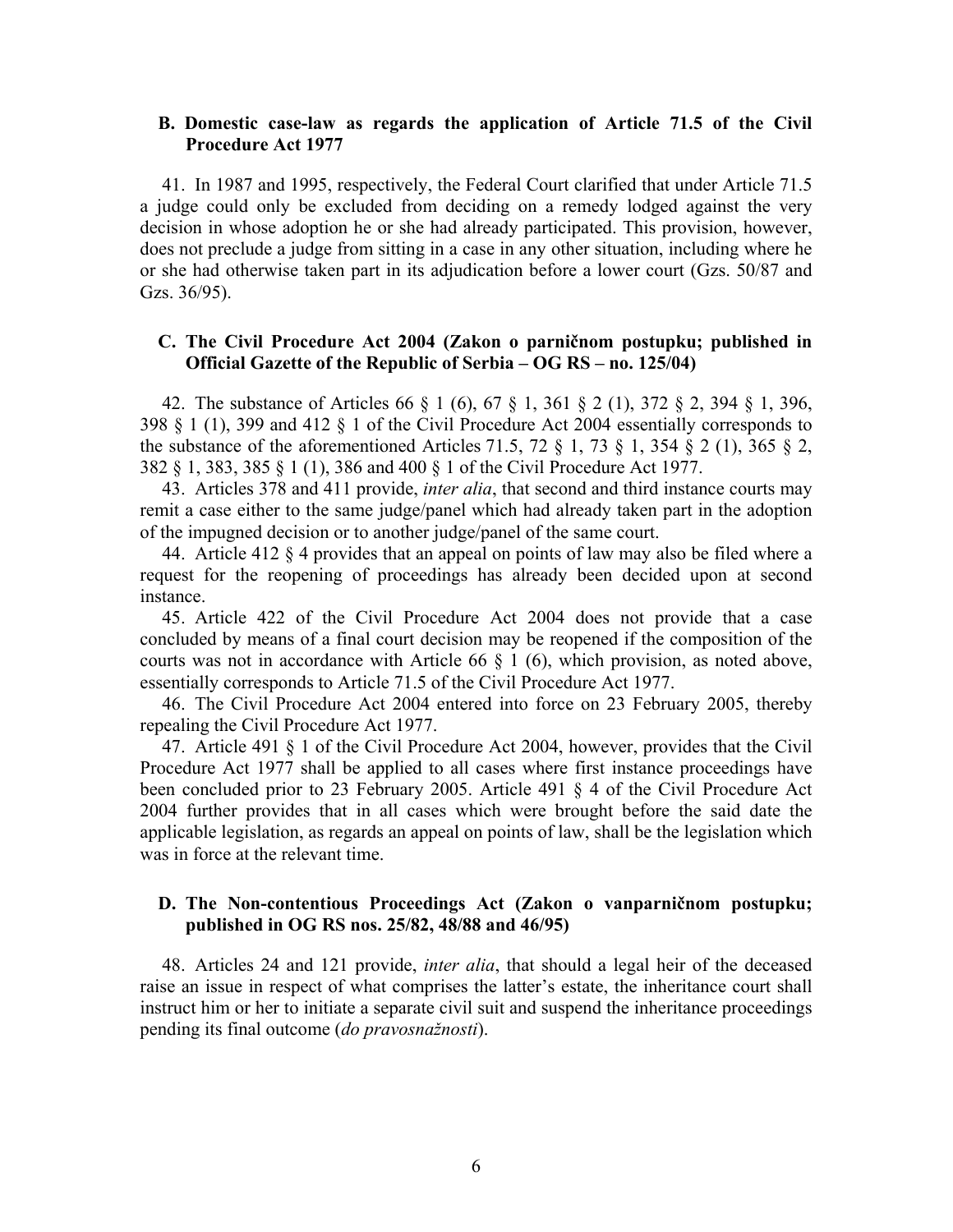## THE LAW

#### I. ALLEGED VIOLATION OF ARTICLE 6 § 1 OF THE CONVENTION

49. The applicant complained under Articles 6 § 1 and 13 of the Convention about the length of the inheritance proceedings, as well as the composition of the civil courts in the parallel civil suit brought in 2000 (see paragraphs 18-25 above). As regards the latter, the applicant specifically noted that judges B and D took part in the adjudication of his case before the District Court and Supreme Court, on 24 March 2004 and 20 April 2006 respectively, even though they had already ruled in the same matter at lower instances. This, in the applicant's view, amounted to a breach of the Convention requirement for his claim to determined by an "impartial tribunal" as well as a "tribunal established by law".

50. The Court considers that both complaints fall to be examined under Article 6 § 1 of the Convention only (see *Posokhov v. Russia*, no. 63486/00, § 39, ECHR 2003-IV, *Akdeniz v. Turkey*, no. 25165/94, § 88, 31 May 2005), which, in so far as relevant, reads as follows:

"In the determination of his civil rights and obligations ... everyone is entitled to a fair ... hearing within a reasonable time by an ... impartial tribunal established by law ..."

## **A. As regards whether the District Court's and the Supreme Court's decisions of 24 March 2004 and 20 April 2006, respectively, were adopted by an "impartial tribunal" or a tribunal "established by law"**

#### *1. Admissibility*

#### **(a) The parties' arguments**

51. The Government maintained that the applicant has not exhausted all effective domestic remedies. In particular, he had not complained about the composition or the impartiality of the District Court on 24 March 2004 in his appeal on points of law, which was rejected by the Supreme Court on 20 April 2006. Further, the proceedings for the reopening of the civil suit in question are still pending. In respect of the latter, the Government provided domestic case-law where civil proceedings had been reopened, including in cases involving the Supreme Court's decisions, albeit on different grounds compared to the one at issue in the present case.

52. The applicant submitted that the request for reopening cannot be deemed effective within the meaning of Article 35  $\S$  1 of the Convention. In particular, notwithstanding the High Court's decision of 28 April 2010, the first instance court was again more than likely to reaffirm its view expressed earlier.

#### **(b) The Court's assessment**

53. The Court reiterates that the rule of exhaustion of domestic remedies referred to in Article 35 § 1 of the Convention requires applicants first to use the remedies provided by the national legal system, thus dispensing States from answering before the Court for their acts before they have had an opportunity to put matters right through their own legal system. The rule is based on the assumption that the domestic system provides an effective remedy in respect of the alleged breach. The burden of proof is on the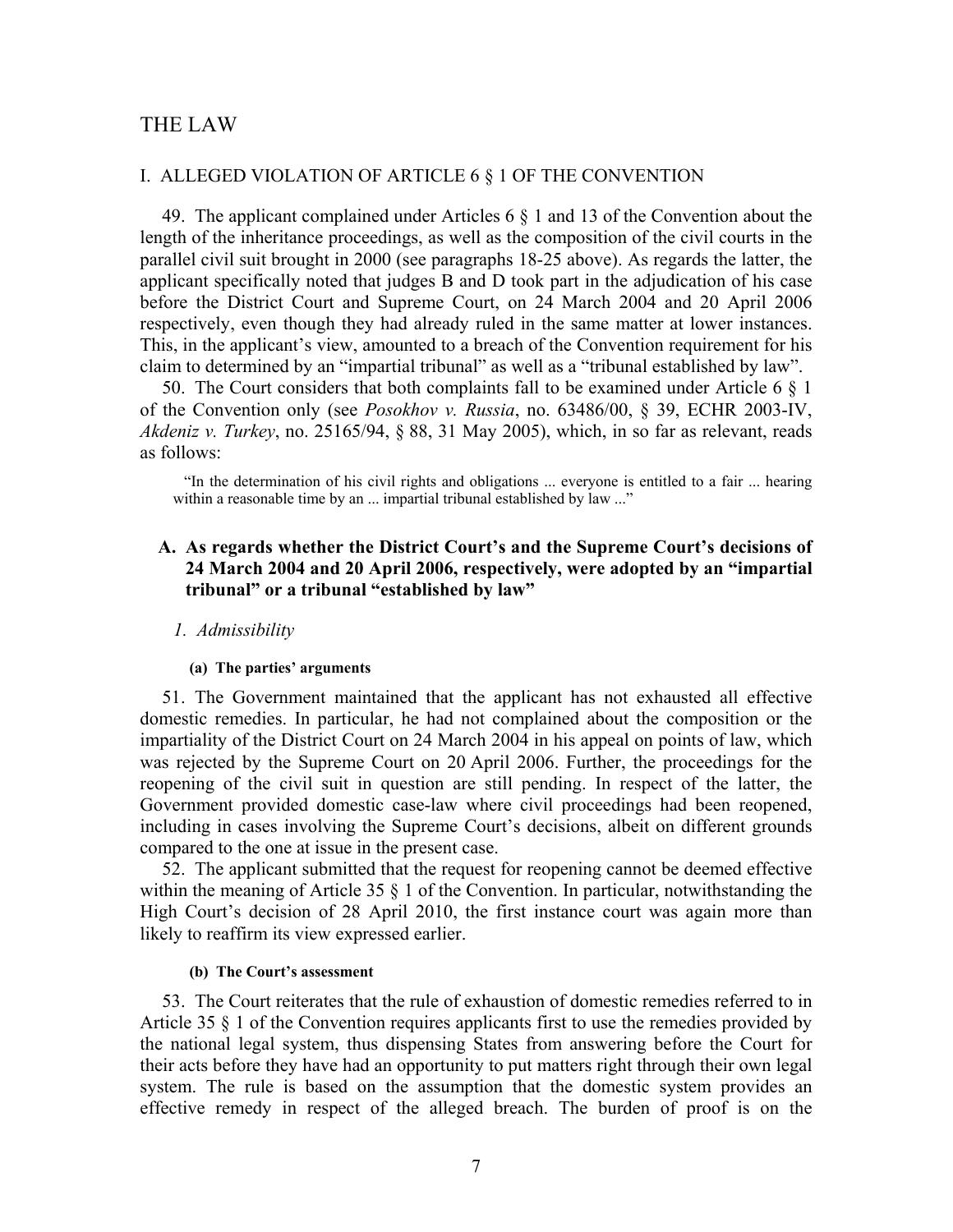Government claiming non-exhaustion to satisfy the Court that an effective remedy was available in theory and in practice at the relevant time; that is to say, that the remedy was accessible, capable of providing redress in respect of the applicant's complaints and offered reasonable prospects of success. However, once this burden of proof has been satisfied it falls to the applicant to establish that the remedy advanced by the Government was in fact exhausted or was for some reason inadequate and ineffective in the particular circumstances of the case or that there existed special circumstances absolving him or her from the requirement (see *Mirazović v. Bosnia and Herzegovina* (dec.), no. 13628/03, 6 May 2006).

54. It is further recalled that a request for the reopening of a case concluded by means of a final court decision cannot usually be regarded as an effective remedy within the meaning of Article 35 § 1 of the Convention (see, among many others, *Josseline Riedl-Riedenstein and Others v. Germany* (dec.), no. 48662/99, 22 January 2002), but that the situation may be different if it can be established that under domestic law such a request can genuinely be deemed effective (see *K.S. and K.S. AG v. Switzerland*, no. 19117/91, Commission decision of 12 January 1994, Decisions and Reports (DR) 76-A, p. 70).

55. Finally, it has been repeatedly recognized that the speed of the domestic procedure is relevant to whether a given remedy is to be deemed effective and hence necessary to exhaust in terms of Article 35 § 1 of the Convention (see, for example, *Mitap and Müftüoğlu v. Turkey*, no. 15530/89 and 15531/89, Commission decision of 10 October 1991, DR 72, p. 169; see also the reference to the said decision in the matter of *Selmouni v. France*, no. 25803/94, Commission decision of 25 November 1996, DR 88-3, p. 55). Indeed, the excessive length of domestic proceedings may constitute a special circumstance which would absolve the applicants from exhausting the domestic remedies at their disposal (see *X. v. the Federal Republic of Germany*, no. 6699/74, Commission decision of 15 December 1977, DR 11, p. 24; and *Okpisz v. Germany* (dec.), no. 59140/00, 17 June 2003).

56. Turning to the present case, the Court notes that the District Court's decision of 24 March 2004 merely quashed the impugned decision of 17 June 2003 and remitted the matter to the Fifth Municipal Court for re-examination. The applicant could not, therefore, have raised his complaints concerning the former in the appeal on points of law filed subsequently, it being understood that the relevant civil procedure rules specified that such an appeal could only have been brought against a *final* judgment or decision resulting in the termination of a lawsuit at second instance (see paragraph 39 above). As regards the applicant's request for reopening, the Court notes that while in the specific circumstances of the present case this request was not devoid of all prospects of success, the proceedings instituted thereupon have been pending since 12 July 2006. More than five years and two remittals later, the matter is currently again being examined at first instance with little chance of a final decision on the issue being rendered any time soon (see paragraph 44 above). Lastly, the domestic courts themselves would appear to be still at odds as to which of the two Civil Procedure Acts is applicable in the applicant's case (see paragraphs 27-33 above).

57. In view of the above, as well as this Court's cited case-law, the Government's two-pronged objection as regards the non-exhaustion of effective domestic remedies must be rejected.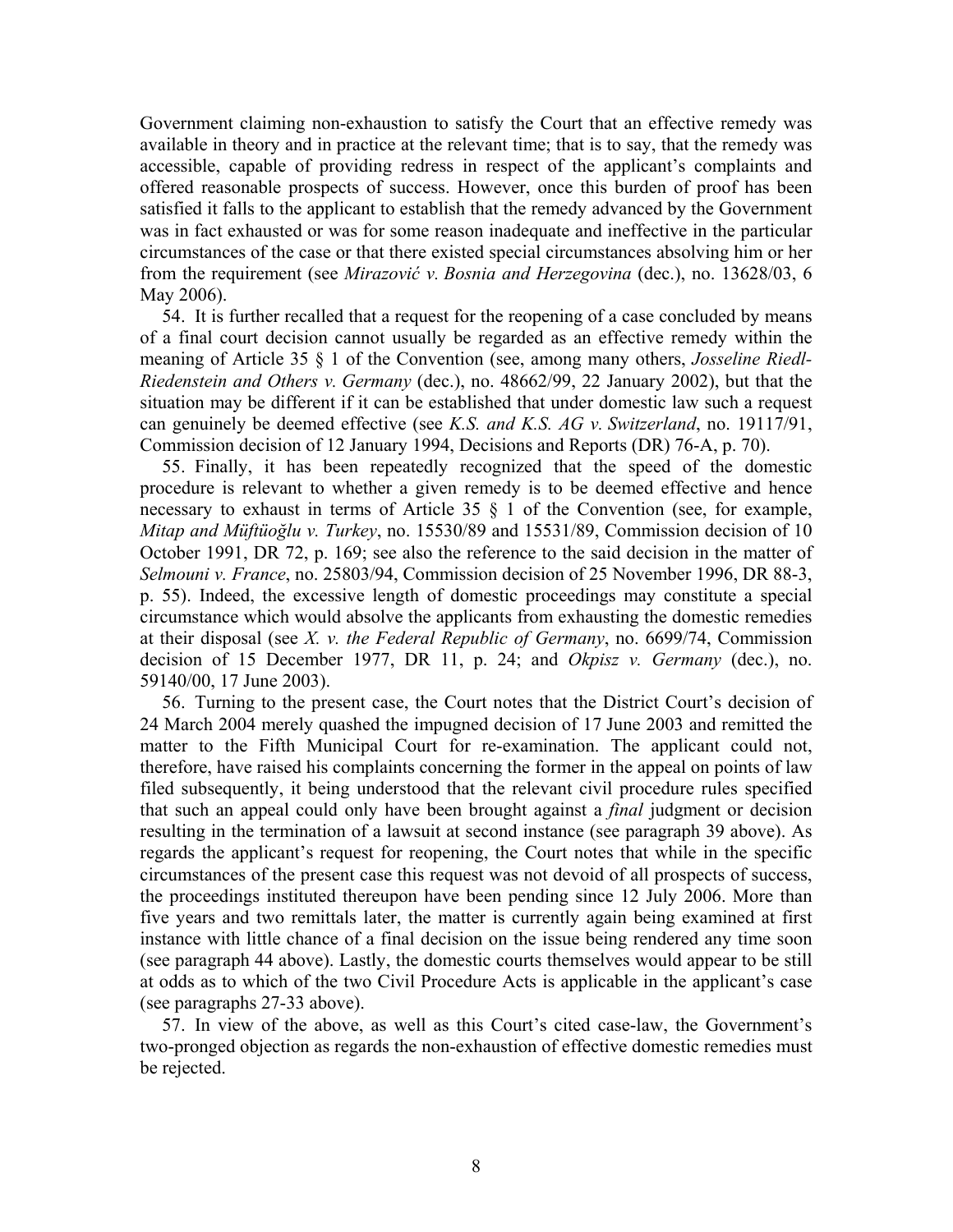58. The Court further notes that the complaints in question are not manifestly illfounded within the meaning of Article 35 § 3 of the Convention. They are also not inadmissible on any other ground. The complaints must therefore be declared admissible.

#### *2. Merits*

#### **(a) Arguments of the parties**

59. The Government maintained that there had been no violation of Article 6 § 1 of the Convention. Firstly, the domestic courts in question had been established in accordance with the law, namely none of the judges referred to took part in deciding on a remedy lodged against the very decision in whose adoption he or she had participated respectively. Secondly, the impugned civil proceedings concerning the partial annulment of the contract in question should be distinguished from the proceedings concerning the subsequent cancellation of the remainder thereof, as should, indeed, the participation of the judges at issue in each of these proceedings. Thirdly, some of the courts in Serbia have an insufficient number of judges, which is why the law, flexibly, provides that second and third instance courts may remit a case either to the same judge/panel which had already taken part in the adoption of the impugned decision or to another judge/panel of the same court. Fourthly, the mere fact that a judge has been involved in other proceedings concerning the same parties is not in itself capable of giving rise to wellfounded doubts as to his or her impartiality.

60. The applicant reaffirmed his complaints.

#### **(b) The Court's assessment**

#### *(i) As regards whether the courts were "established by law"*

61. The Court recalls that "law", within the meaning of Article 6 § 1 of the Convention, comprises not only legislation providing for the establishment and competence of judicial organs (see, *inter alia*, *Lavents v. Latvia*, no. 58442/00, § 114, 28 November 2002), but also any other provision of domestic law which, if breached, would render the participation of one or more judges in the examination of a case irregular (see *Gorguiladzé v. Georgia*, no. 4313/04, § 68, 20 October 2009, and *Pandjikidzé and Others v. Georgia*, no. 30323/02, § 104, 27 October 2009).

62. In other words, the phrase "established by law" covers not only the legal basis for the very existence of a "tribunal" but also compliance by the tribunal with the particular rules that govern it (see *Sokurenko and Strygun v. Ukraine*, nos. 29458/04 and 29465/04, § 24, 20 July 2006) and the composition of the bench in each case (see *Buscarini v. San Marino* (dec.), no. 31657/96, 4 May 2000).

63. The Court further reiterates that, in principle, a violation by a tribunal of domestic legal provisions relating to the establishment and competence of judicial organs gives rise to a violation of Article 6 § 1. The Court may therefore examine whether the domestic law has been complied with in this respect. However, having regard to the general principle that it is, in the first place, for the national courts themselves to interpret the provisions of domestic law, the Court finds that it may not question their interpretation unless there has been a flagrant violation of domestic law (see *DMD GROUP, a.s. v. Slovakia*, no. 19334/03, § 61, 5 October 2010).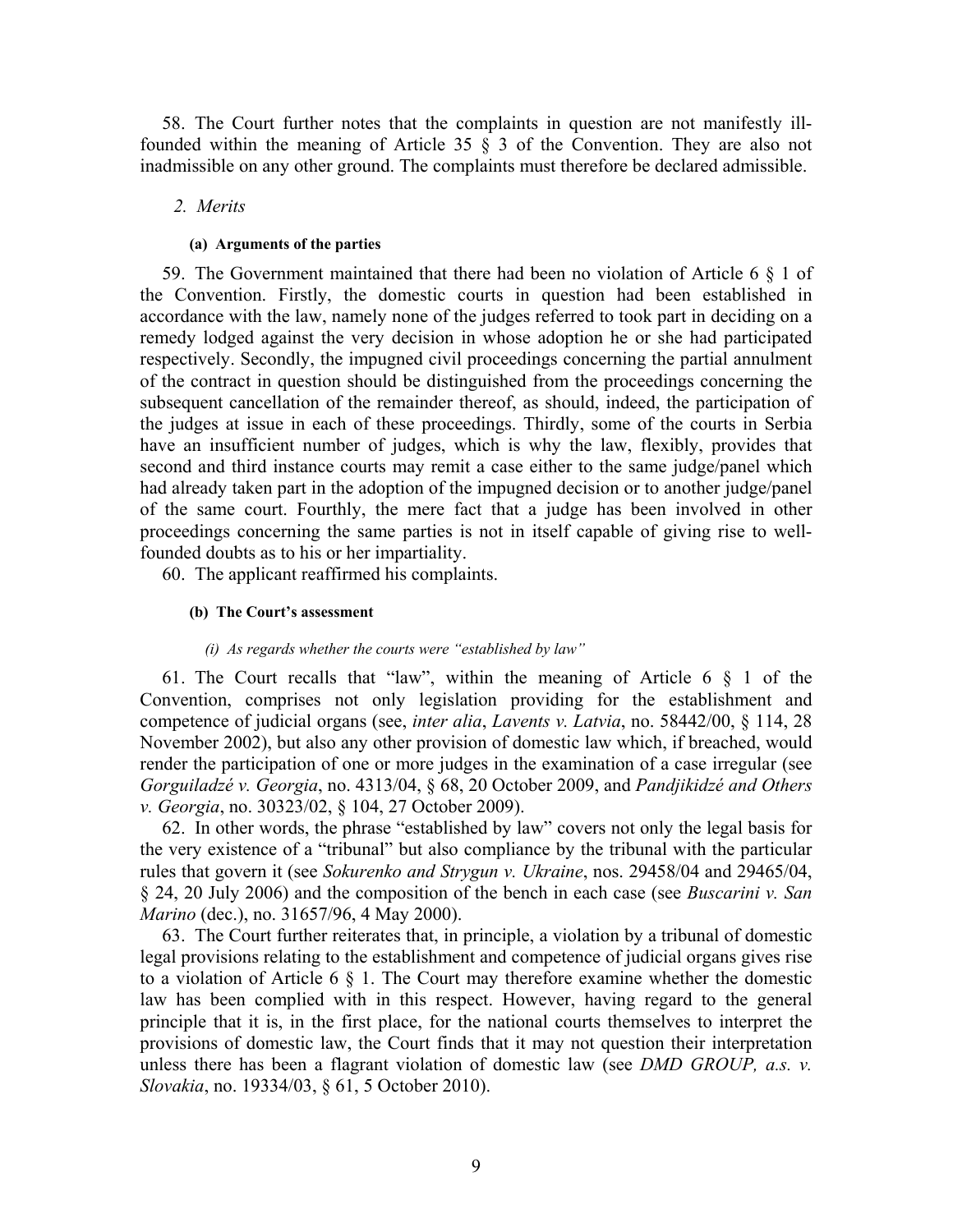64. Turning to the present case, the Court notes that, as argued by the Government and documented by consistent and long-standing domestic case-law, Article 71.5 of the Civil Procedure Act 1977 provided that a judge could *only* be excluded from deciding on a remedy lodged against the *very decision* in whose adoption he or she had already participated (see paragraphs 18-25, 30, 33, 36 and 41 above). Since neither judge B nor judge D on 24 March 2004 and 20 April 2006, respectively, had been in such a position (see paragraphs 21, 22, 24 and 25 above), the Court cannot but conclude that the composition of the District Court's and Supreme Court's benches at issue was "established by law" within the meaning of Article 6 § 1 of the Convention.

65. It follows that there has, accordingly, been no violation of Article 6 § 1 of the Convention in this respect.

#### *(ii) As regards whether the courts were "impartial"*

66. According to the Court's established case-law, impartiality denotes the absence of prejudice or bias and its existence or otherwise can be tested in various ways. It can be assessed under a subjective approach, that is trying to ascertain the personal conviction or interest of a given judge in a particular case, and an objective approach, that is determining whether the judge concerned offered sufficient guarantees to exclude any legitimate doubt in that respect. As to the second test, it means determining whether, quite apart from the personal conduct of an individual judge, there are ascertainable facts which may raise doubts as to a court's impartiality. The litigants' standpoint is important but not decisive; what is decisive is whether any misgivings in that respect can be held to be objectively justified (see, among many other authorities, *Kyprianou v. Cyprus* [GC], no. 73797/01, § 118, ECHR 2005-XIII, and *Micallef v. Malta* [GC], no. 17056/06, §§ 93- 96, ECHR 2009-...). Indeed, even appearances may be of importance or, in other words, "justice must not only be done, it must also be seen to be done" (see *De Cubber v. Belgium*, judgment of 26 October 1984, Series A no. 86, § 26; and *Mežnarić v. Croatia*, no.71615/01, § 32, 15 July 2005).

67. In applying the subjective test, the Court has consistently held that the personal impartiality of a judge must be presumed until there is proof to the contrary (see *Kyprianou*, § 119, and *Micallef*, § 94, both cited above), whilst as regards the objective test, the mere fact that a judge has been involved in other proceedings concerning the same parties is not in itself reasonably capable of giving rise to legitimate doubts as to his or her impartiality (see *Anguelov v. Bulgaria* (dec.), no. 45963/99, 14 December 2004).

68. Turning to the matter at hand and in applying the subjective test, the Court notes that the applicant has not adduced any proof to rebut the presumption that the judges in question were impartial. The fact that they had not recused themselves from dealing with the civil suit at issue at second and third instance, following their earlier participation in the proceedings, does not constitute the required proof (see, *mutatis mutandis*, *Sofri and Others v. Italy* (dec.), no. 37235/97, ECHR 2003-VIII; *Bracci v. Italy*, no. 36822/02, § 52, 13 October 2005; and *Previti v. Italy* (dec.), no. 45291/06, § 258, 8 December 2009). It is further noted that the benches concerned, including the judges in question, gave reasons for their rulings, and evinced no bias in favour or against any of the parties to the proceedings (contrast *Kyprianou*, cited above, § 130, and, *mutatis mutandis*, the related case of *Panovits v. Cyprus*, no. 4268/04, §§ 96-100, 11 December 2008).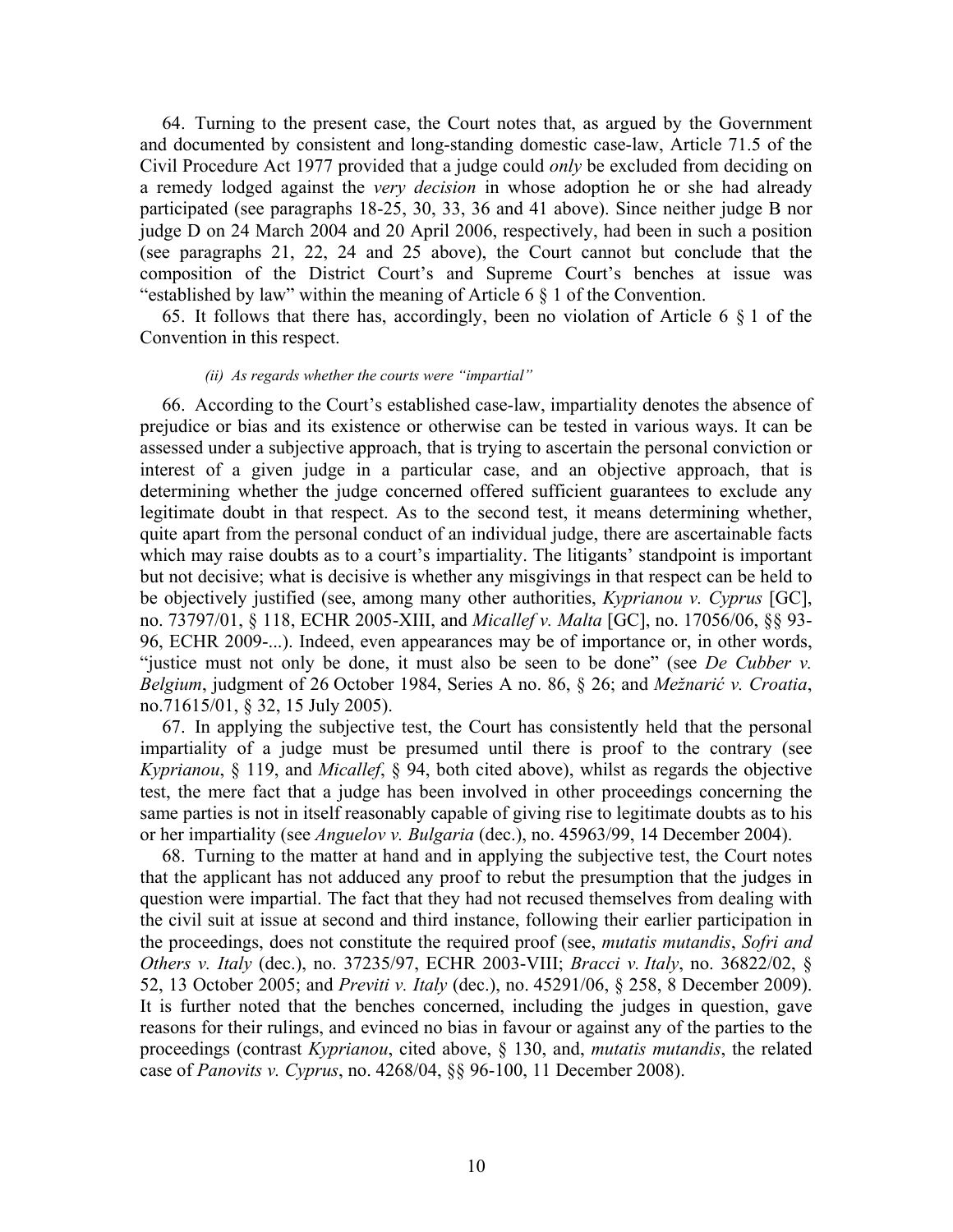69. As regards the objective test, the Court observes that on 25 December 2000 judge B had taken part in the partial annulment of the life-long support contract, which annulment became final by 13 August 2001 (see paragraphs 19 and 20 above). The proceedings then continued as regards the remainder of the impugned contract, which was itself cancelled by judgment of the Fifth Municipal Court of 17 June 2003 (see paragraph 21 above). On 24 March 2004 judge B participated in the adoption of the decision to quash this judgment on appeal (see paragraph 22 above). In such circumstances, the Court notes that the decisions of 25 December 2000 and 24 March 2004 seemingly concerned different issues, i.e. the partial annulment of the contract on the one hand and the cancellation of its remainder on the other. However, on both occasions the decisions in question relied on the same set of inter-related facts concerning the deceased's complex relationship with his son and his wife, and essentially dealt with the same original claim through which the latter sought a comprehensive determination of her interests arising in this context (see, *mutatis mutandis*, *Fatullayev v. Azerbaijan*, no. 40984/07, § 139, 22 April 2010). Moreover, whilst the decision of 25 December 2000 had clearly been rendered partly against the interests of the applicant, the decision of 24 March 2004 contained no pronouncements as to how the remainder of the plaintiff's claim ought to be adjudicated. Taking into account the overall context in which the decision to quash the earlier decision on technical grounds was adopted and the fact that it did not finally determine the outcome of the proceedings in the applicant's favour, it cannot either reasonably be argued that judge B had ruled once against the applicant and once in line with his interests. Lastly, the Court notes that judge D had taken part in the adoption of the District Court's said decision of 24 March 2004, ordering a remittal, as well as the Supreme Court's decision of 20 April 2006 whereby the applicant's appeal on points of law had been rejected, and that both decisions concerned the cancellation of the remainder of the contract at issue (see paragraphs 21, 22 and 25 above).

70. It follows that as regards the decision of 24 March 2004 and, *a fortiori*, the decision of 20 April 2006, legitimate doubts can be raised as to the lack of the said judges' impartiality, respectively, and, further, that such doubts can be considered as objectively justified.

71. There has accordingly been a violation of Article 6 § 1 of the Convention in this respect.

#### **B. As regards the length of the inheritance proceedings**

#### *1. Admissibility*

#### **(a) Compatibility** *ratione materiae*

72. In the Court's view, although the Government have not raised an objection as to its competence *ratione materiae*, this matter nevertheless requires consideration (see, *mutatis mutandis*, *Blečić v. Croatia* [GC], no. 59532/00, § 67, ECHR 2006-III).

73. The Court observes in this regard that the impugned inheritance proceedings and the parallel civil suits all essentially concern the same issue, i.e. the disposition of the deceased's estate in the context of the disputed validity of the life-long support contract in question.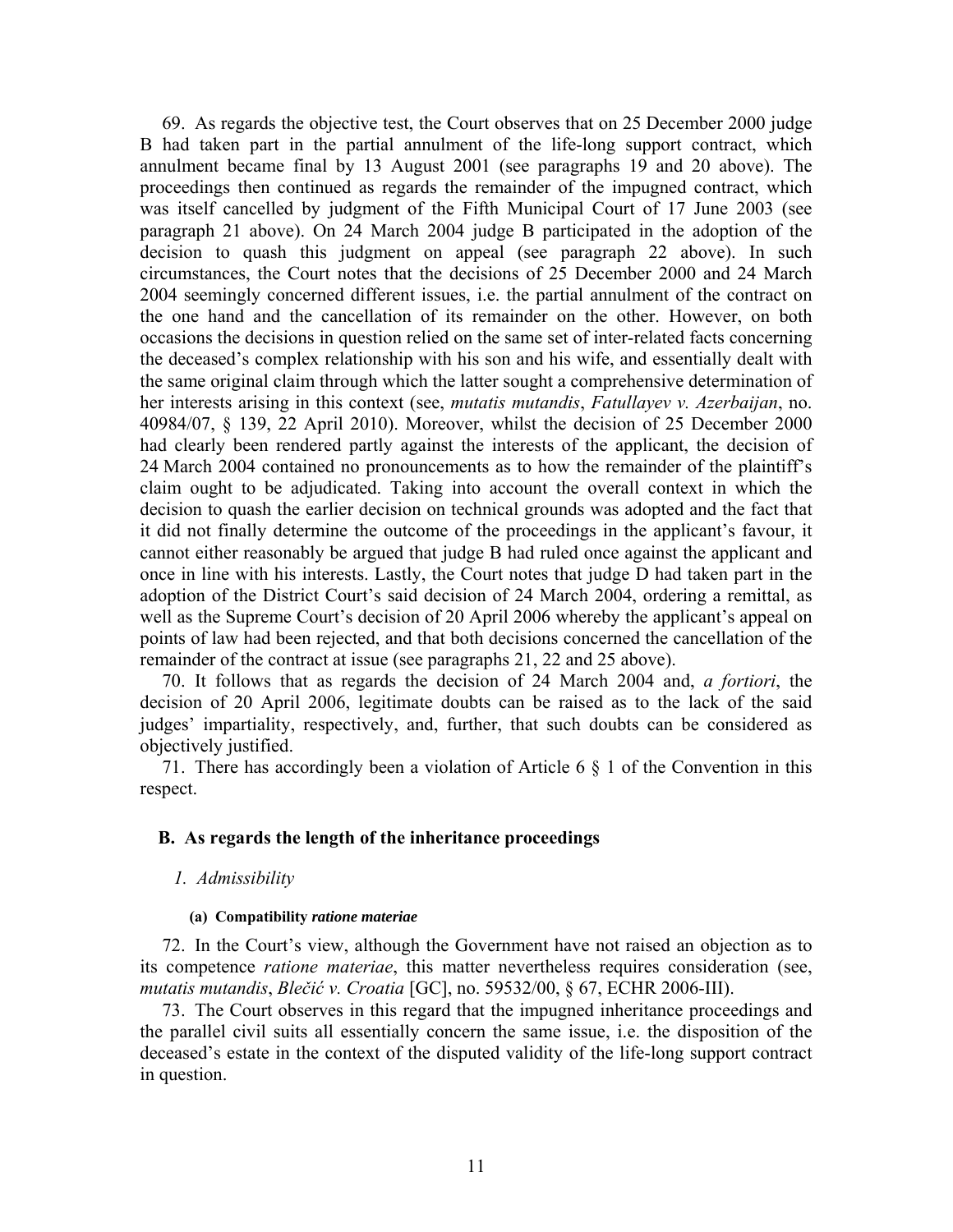74. It follows therefore that, notwithstanding their suspension pending the outcome of the parallel civil suits, the inheritance proceedings themselves, as well as the said civil suits, all fall within the scope of Article 6 § 1 of the Convention.

#### **(b) Exhaustion of domestic remedies**

75. The Government pointed out that the applicant had never complained before the Constitutional Court concerning the length of the inheritance proceedings at issue.

76. The Court recalls that it has already held that a constitutional appeal should, in principle, be considered as an effective domestic remedy, within the meaning of Article 35 § 1 of the Convention, in respect of all applications introduced against Serbia as of 7 August 2008 (see *Vinčić and Others v. Serbia*, nos. 44698/06 *et seq*., § 51, 1 December 2009). It sees no reason to hold otherwise in the present case.

77. In view of the above and having regard to the fact that the applicant had introduced his complaint before the Court on 27 July 2006, it follows that the Government's objection must be dismissed.

#### **(c) Conclusion**

78. The Court further notes that this complaint is not manifestly ill-founded within the meaning of Article 35 § 3 of the Convention. It is also not inadmissible on any other ground. The complaint must therefore be declared admissible.

## *2. Merits*

## **(a) Arguments of the parties**

79. The Government submitted that the Fifth Municipal Court had decided to suspend the inheritance proceedings based on the relevant domestic law and had subsequently ordered their resumption when the situation so warranted. The inheritance proceedings, prior to and following their suspension, could not be considered as excessively protracted, and the parallel civil suits were themselves not characterised by any significant periods of judicial inactivity. Lastly, the Government noted that the applicant had made use of many avenues of redress, thus contributing to the length of the impugned proceedings, and argued that whilst he cannot be blamed for making use of his procedural rights under domestic law neither should the State for the unavoidable, delay-related, consequences thereof.

80. The applicant did not comment.

## **(b) Relevant principles**

81. The Court reiterates that the reasonableness of the length of proceedings must be assessed in the light of the circumstances of the case and with reference to the following criteria: the complexity of the case, the conduct of the applicant and the relevant authorities and what was at stake for the applicant in the dispute (see among many other authorities, *Frydlender v. France* [GC], no. 30979/96, § 43, ECHR 2000-VII; the *Humen v. Poland* [GC], no 26614/95, § 60, unreported, and the *Comingersoll S.A. v. Portugal* [GC], no. 35382/97, ECHR 2000-IV; the *Philis v. Greece (no. 2)*, judgment of 27 June 1997, Reports of Judgments and Decisions 1997-IV, § 35).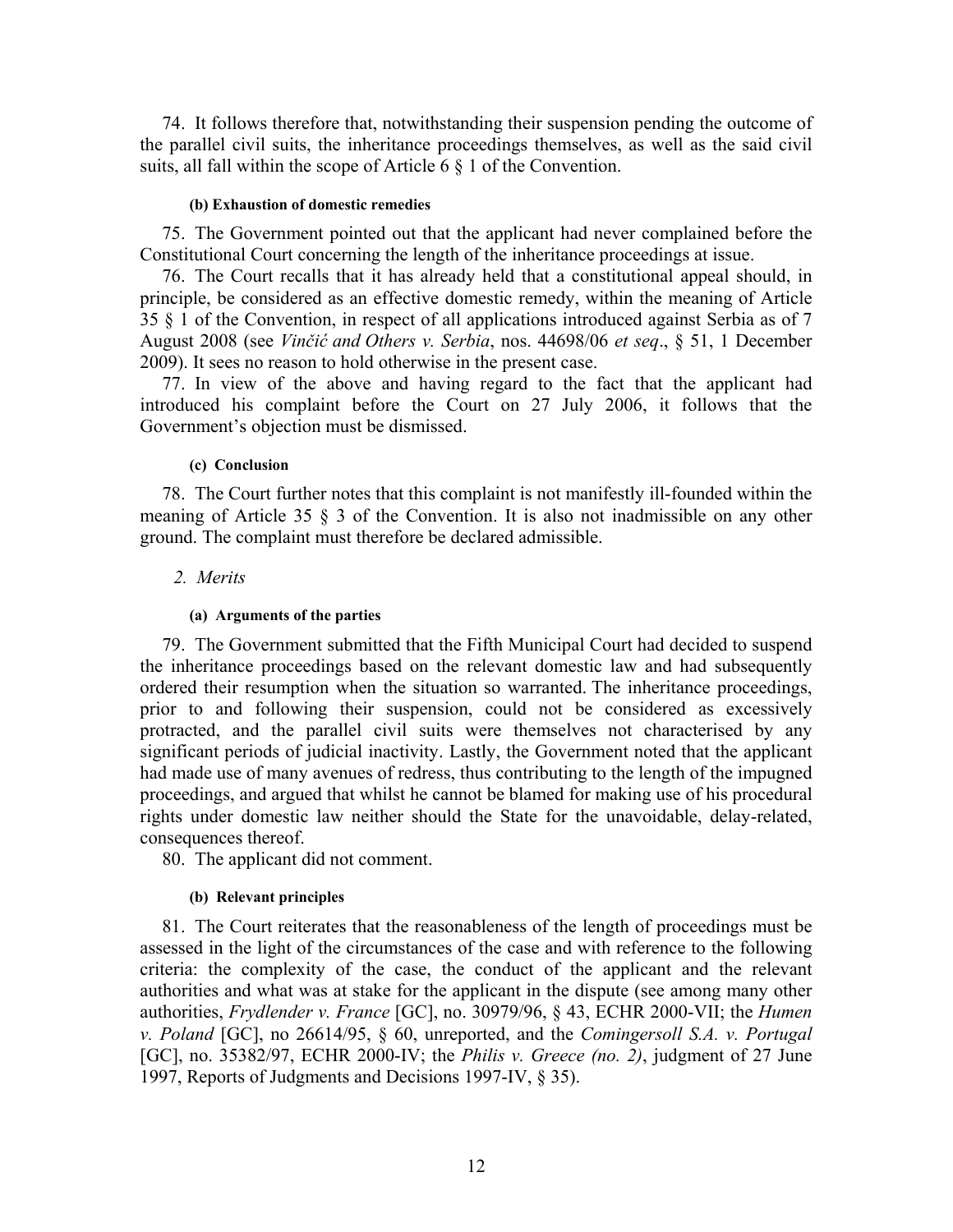82. Further, repeated re-examination of a single case following remittal may in itself disclose a serious deficiency in the respondent State's judicial system (see, for example, *Pavlyulynets v. Ukraine*, no. 70767/01, § 51, 6 September 2005).

#### **(c) Period to be taken into account**

83. The Court observes that the inheritance proceedings at issue were brought on 22 May 1995 and that they are still pending at first instance (see paragraphs 7-14 above). Since the respondent State ratified the Convention on 3 March 2004, they have thus been within the Court's competence *ratione temporis* for a period of more than seven years.

84. Further, the Court recalls that, in order to determine the reasonableness of the delay complained of, regard must also be had to the state of the case on the date of ratification (see, *mutatis mutandis*, *Styranowski v. Poland*, judgment of 30 October 1998, *Reports* 1998-VIII) and notes that on 3 March 2004 the proceedings in question had already been pending for a period of almost nine years.

85. Finally, the Court observes that the impugned inheritance proceedings were suspended between 14 June 1995 and 7 September 2010, pending the outcome of the parallel civil suits. However, since all of these proceedings concern the same underlying issue (see, *mutatis mutandis*, *Cravcenco v. Moldova*, no. 13012/02, § 49, 15 January 2008), i.e. the deceased's estate, and are inextricably linked to each other, the Court shall also examine the conduct of the parallel civil proceedings between 3 March 2004 and 7 September 2010.

#### **(d) The Court's assessment**

86. The Court notes that on the date of the Convention's entry into force in respect of Serbia the inheritance proceedings had already been suspended, but that the second set of the parallel civil proceedings were pending on appeal. Following a remittal and new decisions rendered at first and second instance, by 20 April 2006 the Supreme Court rejected the applicant's further appeal on points of law (see paragraphs 7-14 and 18-25 above).

87. On 12 July 2006 the applicant filed a request for the reopening of the above proceedings. By 28 April 2010 this request was twice rejected at first instance, and these rejections were twice quashed on appeal. As of 28 April 2010, therefore, the applicant's request has again been pending at first instance, apparently without any relevant procedural developments (see paragraphs 26-33).

88. The inheritance proceedings were resumed on 7 September 2010, seemingly without further awaiting the outcome of the applicant's request for reopening. In these circumstances it remains unclear why the inheritance court had not done so earlier, i.e. after the adoption of the Supreme Court's decision of 20 April 2006. It is further noted that two hearings were scheduled as of 7 September 2010, but that both were adjourned subsequently (see paragraph 7-14 and 25 above).

89. Finally, the applicant's conduct would appear not to have contributed to the procedural delay complained of, including between 15 April 2010 and 7 September 2010 (see paragraphs 11-13 above), it being understood that according to the Court's jurisprudence, an applicant cannot be blamed for taking full advantage of the remedies afforded by national law in the defence of his interests (see *Nankov v. "the former Yugoslav Republic of Macedonia"*, no. 26541/02, § 47, 29 November 2007). Equally,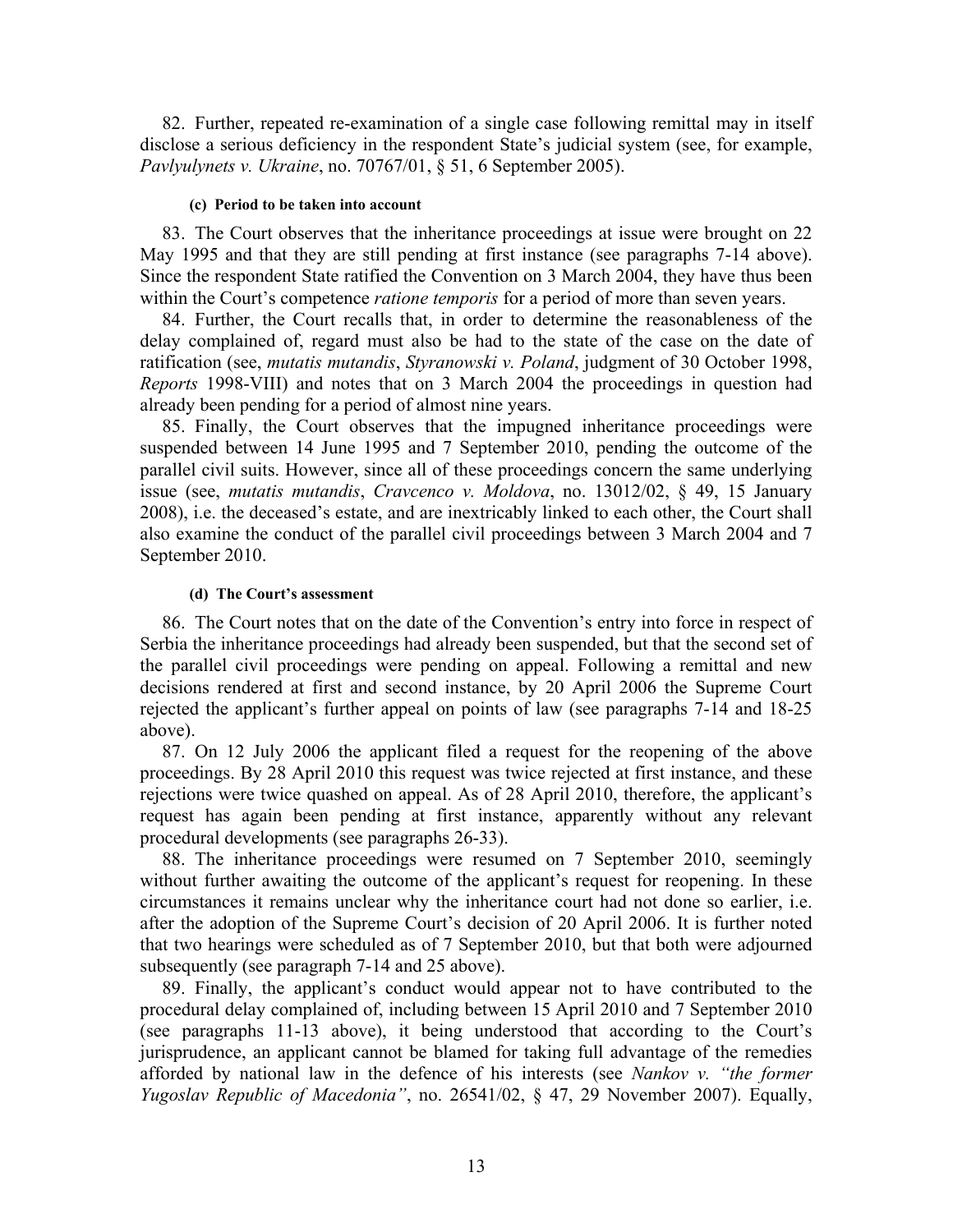however, while it is always for Contracting States to organise their judicial systems in such a way that their courts can guarantee everyone's right to obtain a determination of their rights and obligations "within a reasonable time" (see, among other authorities, *G.H. v. Austria*, no. 31266/96, § 20, 3 October 2000), this obligation cannot be construed so as to mean that any delays created by an applicant's use of various remedies can be imputed thereto.

90. Having regard to the criteria laid down in its jurisprudence (see paragraphs 81 and 82 above) and the relevant facts of the present case, including its relative simplicity, as well as the conduct of the parties and of the authorities, the Court considers that the length of the proceedings complained of has failed to satisfy the reasonable time requirement.

91. There has, accordingly, been a violation of Article 6 § 1 of the Convention.

#### II. APPLICATION OF ARTICLE 41 OF THE CONVENTION

92. Article 41 of the Convention provides:

"If the Court finds that there has been a violation of the Convention or the Protocols thereto, and if the internal law of the High Contracting Party concerned allows only partial reparation to be made, the Court shall, if necessary, afford just satisfaction to the injured party."

#### **A. As regards the timeliness of the applicant's claim**

93. The Government maintained that the applicant's just satisfaction claim was belated.

94. In this respect the Court notes that on 22 November 2010 the Registry acknowledge receipt of, *inter alia*, the applicant's just satisfaction claim posted on 12 November 2010. It further observed that the claim was submitted outside the time-limit set in its letter of 27 September 2010, but then went on to inform the applicant that, due to his own delayed receipt of the Court's prior correspondence, the President of the Chamber had exceptionally decided to admit his claim to the file.

95. By letter of even date the Government were notified of the above and were invited, *inter alia*, to provide any comments concerning the substance of the applicant's claim for just satisfaction.

96. In view of the above, as well as having regard to the provisions of Rule 60 of the Rules of Court, the Government's objection must be dismissed.

#### **B. Damage**

97. In his application form the applicant sought EUR 20,000 in respect of the nonpecuniary damage suffered due to the "breach of contract" at issue.

98. In his observations of 12 November 2010 the applicant requested costs and expenses (as detailed below), but noted that the related "pecuniary and non-pecuniary damage will ... [be sought before] ... the competent court in Belgrade ... [,] ... Serbia".

99. Accordingly, the Court considers that there is no call to award him any sum on that account.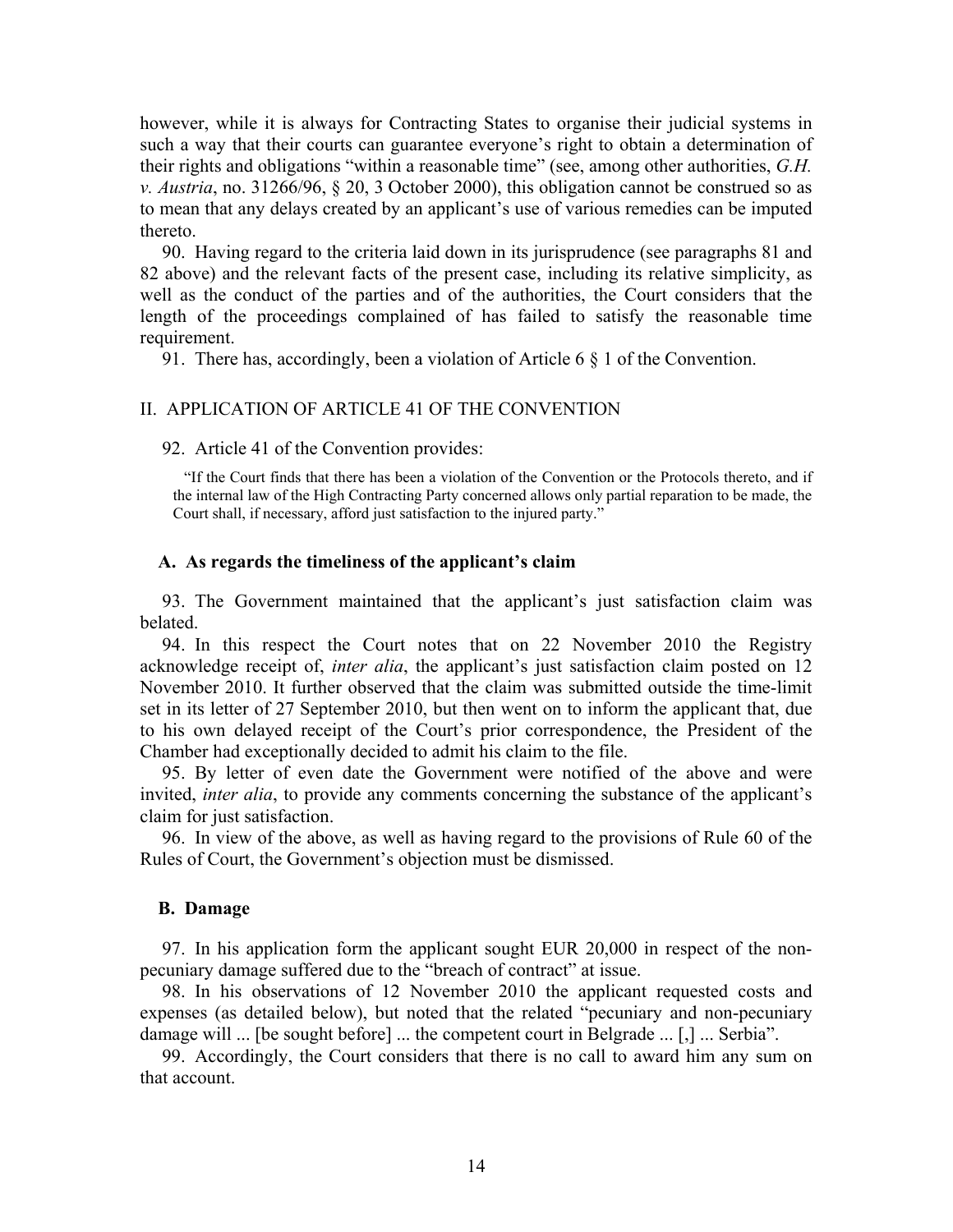## **C. Costs and expenses**

100. The applicant claimed a total of EUR 8,110, plus "legal interest", for the costs and expenses incurred before the domestic courts, as well as those incurred before the Court.

101. The Government contested this claim, describing it as unsubstantiated.

102. According to the Court's case-law, an applicant is entitled to the reimbursement of costs and expenses only in so far as it has been shown that these have been actually and necessarily incurred and were also reasonable as to their quantum. In the present case, regard being had to the documents in its possession and the above criteria, the Court considers it reasonable to award the sum of EUR 1,000 covering costs under all heads.

## **D. Default interest**

103. The Court considers it appropriate that the default interest should be based on the marginal lending rate of the European Central Bank, to which should be added three percentage points.

## FOR THESE REASONS, THE COURT UNANIMOUSLY

- 1. *Declares* the application admissible;
- 2. *Holds* that there has been no violation of Article 6 § 1 of the Convention as regards whether the domestic courts were "established by law";
- 3. *Holds* that there has been a violation of Article 6 § 1 of the Convention as regards the applicant's right to an impartial tribunal;
- 4. *Holds* that there has also been a violation of Article 6 § 1 of the Convention as regards the length of the impugned proceedings;
- 5. *Holds*

(a) that the respondent State is to pay the applicant, within three months from the date on which the judgment becomes final in accordance with Article 44 § 2 of the Convention, EUR 1,000 (one thousand euros), plus any tax that may be chargeable, in respect of costs and expenses, to be converted into Serbian Dinars at the rate applicable at the date of settlement;

(b) that from the expiry of the above-mentioned three months until settlement simple interest shall be payable on the above amount at a rate equal to the marginal lending rate of the European Central Bank during the default period plus three percentage points;

6. *Dismisses* the remainder of the applicant's claim for just satisfaction.